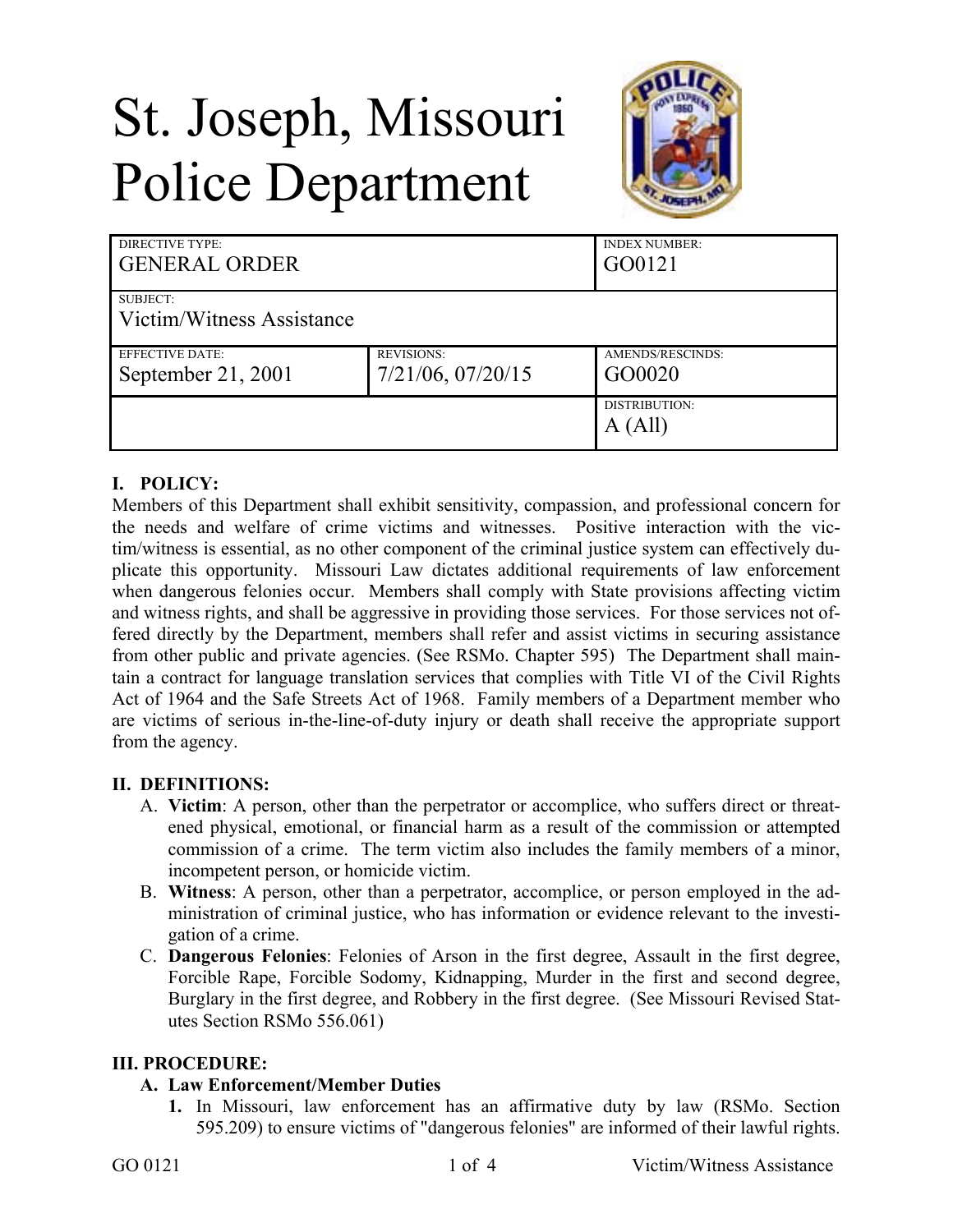These include the availability of victim compensation assistance, access to reports and information, and emergency crisis intervention services available in the community.

- **2.** Officers responding to calls of this nature shall provide victims with information as required by law and ensure that victims adequately understand their rights and the availability of victim/witness advocates. Pamphlets containing available victim/witness services will be accessible to members for this purpose, and for reference in informing the public about such services.
- **3.** Upon request, victims and witnesses of all other crimes shall also be afforded the same rights as victims of "dangerous felonies" as provided by RSMo. 595.209.
- **4.** Department members shall cooperate with prosecuting attorneys, other law enforcement agencies, local social service agencies, and the courts to afford victims and witnesses the rights and services provided by law.

## **B. Confidentiality of Certain Records**:

1. Under the Missouri Sunshine Law, the initial incident report of an occurrence is an open record. However, investigative reports and the investigative records and/or files of victims/witnesses **are not** open records. In sexual assault cases, the identities of the victims/witnesses and their role in the case shall remain protected information. Members shall not put the name of sex crime victims on the front page of offense reports. (see RSMo 610.100)

## **C. General Responsibilities**:

- 1. The Chief of Police or other Department designee(s) will maintain liaisons with victim/witness service agencies.
- 2. The Detective Division will handle inquiries about victim/witness services during regular business hours**.**
- 3. The Communications Center will serve as the single point of contact after regular business hours for information concerning the availability of victim/witness services, as well as general information or service requests. Timely assistance and/or referral will be provided as required for emergency and non-emergency requests for service. The caller shall be informed of the department's response, including direct service or referral to another agency. Additional information available to victims, witnesses, or other interested parties through dispatch and responding personnel will include, but are not limited to:
	- **a.** Victim advocacy, counseling, medical attention, compensation programs information, and emergency financial assistance information;
	- **b.** Advising the victim/witness about what to do if the suspect or the suspect's companion/s or family threatens or otherwise intimidates him/her;
	- **c.** Informing victims/witnesses about the case number, and subsequent steps in the processing of the case; and
	- **d.** Providing a telephone number that the victim/witness may call to report additional information about the case or to receive information regarding the status of the case.
- 4. **The Support Services Division** shall be responsible for a documented annual review of victim/witness assistance needs and available services within the community at least once every three years. This may be performed through mutual cooperation with the State Prosecuting Attorney's Office.
- 5. **Detention Personnel** shall notify victim(s) if a suspect in City custody is released on bond, escapes, or is recaptured as stipulated under Missouri Law (RSMo. Section 595.209). This shall be recorded on the "Crime Victim's Bill of Rights Notification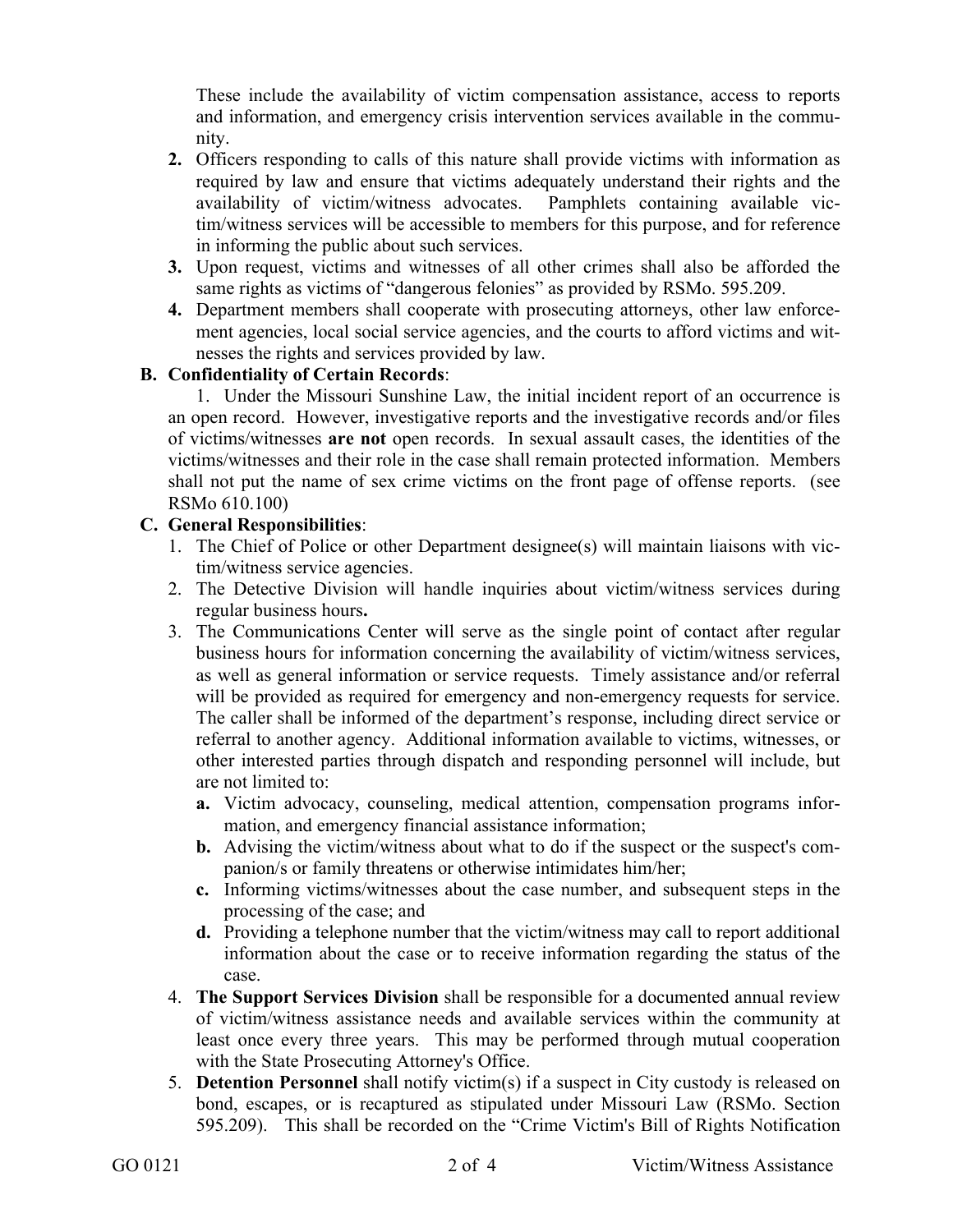Record" (SJPD form 0075). Detention staff shall contact an on-duty supervisor if they are unable to make the notification, and further attempts at informing victims/witnesses shall be recorded.

## 6. **Victim Assistance During Criminal Investigation Follow Up**:

Follow-up investigation is another opportunity to assist the victim/witness. The way they are treated can have an immediate and lasting effect on our ability to prosecute and convict criminals. The investigating officer will cooperate with Victim/Witness Services Advocates assigned to the Office of the Prosecuting Attorney, and may assist in ensuring that victims/witnesses are kept informed of the progress of the case and are rendered basic services including:

- a. Making a good faith effort to re-contact the victim/witness within a reasonable period of time when the impact of the incident is likely to be significant.
- b. Providing information concerning procedures involving prosecution of the case and the victim's role in those procedures.
- c. Scheduling line-ups, follow-up interviews, and required appearances at the convenience of the victim/witness, when practicable. If necessary, investigators may provide transportation for the victim/witness.
- d. Promptly returning seized personal property not needed as evidence, as stipulated under Missouri Law.
- e. Referring the victim to the appropriate support organization for victim advocacy services.
- f. Notifying the victims or witnesses of arrests made relating to the case and the arrestee's custody status as required in RSMo Section 595.209.

# 7. **Victim/Witness Protective Services**:

- a. When evidence suggests that attempts have been or may be made to intimidate or otherwise dissuade witnesses or crime victims from testifying, in violation of Section 575.270 RSMo, investigating officers will ensure that victims/witnesses are informed of their right to petition the court under the authority of Section 491-600 RSMo for a protection order. The agency shall provide appropriate assistance to victims/witnesses who have been threatened.
- b. In those cases where evidence suggests that the safety or life of a victim/witness may be endangered, a request may be made by a victim/witness or Department member(s), through the appropriate Prosecuting Attorney, for necessary financial or other assistance available from the Missouri Department of Public Safety to provide protection in accordance with 491.640, RSMo.
- c. Department members learning of possible threats to the safety of victims or witnesses living in another jurisdiction will notify the responsible agency of the threat and request assistance be provided them concerning witness notification and protection.
- 8. **Emergency Notifications**: The Department, at times, must make notifications of death, serious injury, serious illness or other emergencies. When appropriate, the Department will quickly and compassionately honor these requests and deliver notifications as follows:
	- a. Death notification will be made in person if at all possible. Request for notification regarding serious injury, illness or other emergency will be honored only when it becomes clear that the person making such a request is unable to deliver the message through other means. Members will determine what additional assistance (such as chaplain corps participation) is necessary on a case by case basis.